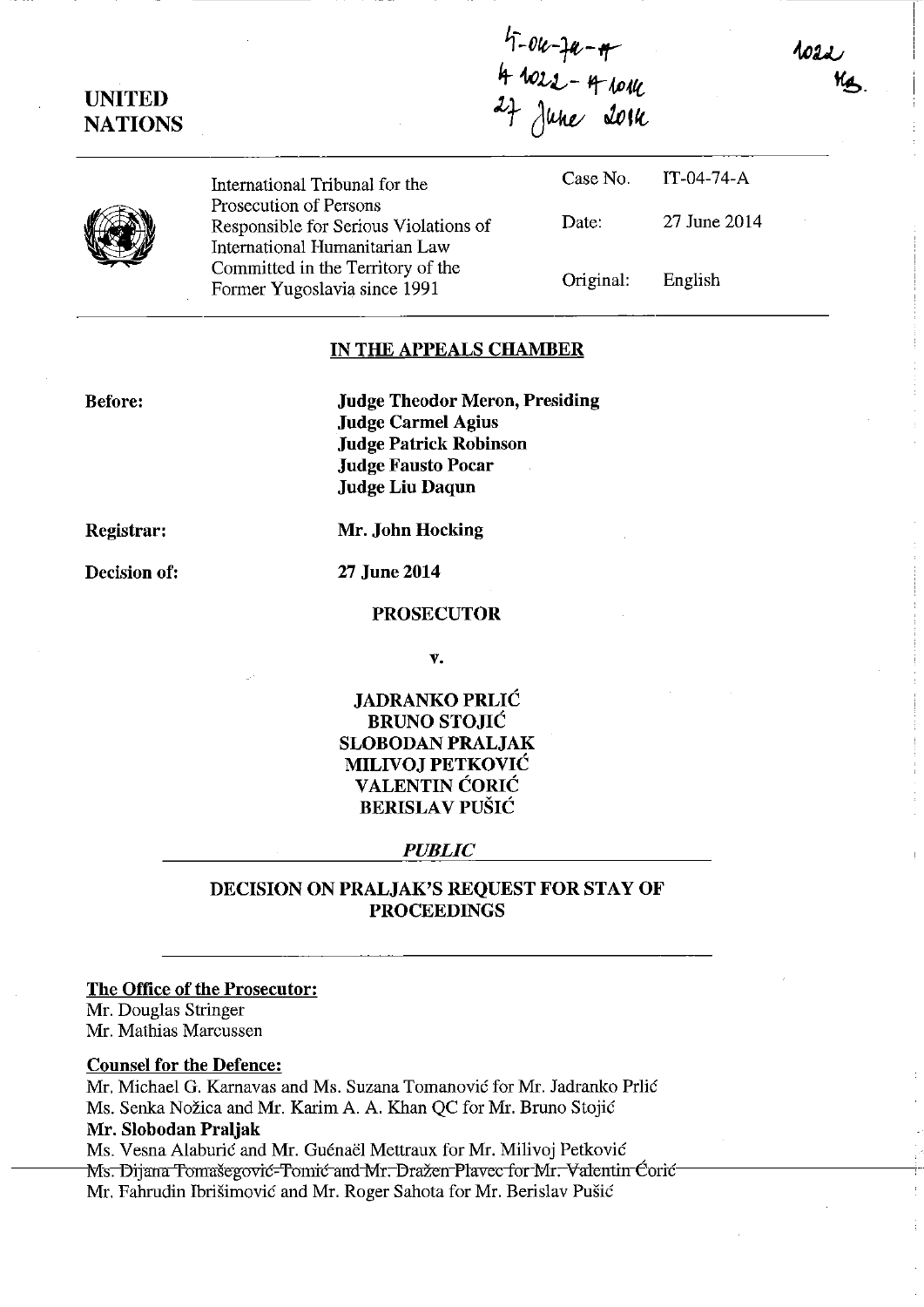1. The Appeals Chamber of the International Tribunal for the Prosecution of Persons Responsible for Serious Violations of International Humanitarian Law Committed in the Territory of the former Yugoslavia since 1991 ("Appeals Chamber" and "Tribunal", respectively) is seised of a request for stay of proceedings ("Request"), contained in a confidential and *ex parte* letter submitted by Slobodan Praljak ("Praljak") to the President of the Tribunal ("President") on 30 April 2014 ("Letter"), On 16 May 2014, pursuant to Rule 33(B) of the Tribunal's Rules of Procedure and Evidence ("Rules"), the Deputy Registrar of the Tribunal filed a confidential and *ex parte* submission in response to the Letter.<sup>1</sup> On 21 May 2014, the Pre-Appeal Judge in this case instructed the Registry of the Tribunal ("Registry") to lift the confidential and *ex parte* status of the Letter and provide a copy to the Office of the Prosecutor ("Prosecution").<sup>2</sup> The Prosecution filed a response to the Letter on 28 May 2014?

## **I. BACKGROUND**

2. On 13 September 2004, Praljak submitted a declaration of means pursuant to Article 7 of the Directive on the Assignment of Defence Counsel,<sup>4</sup> requesting the assignment of Tribunal-paid counsel on the basis that he lacked the means to remunerate counsel.<sup>5</sup> On 17 June 2005, the Registry denied the request, finding that Praljak had failed to establish his inability to remunerate counsel.<sup>6</sup> Upon Praljak's request, on 15 February 2006 Trial Chamber II of the Tribunal directed the Registry to assign counsel to Praljak in the interests of justice,<sup>7</sup> and ordered Praljak to provide further information to enable an adequate assessment of his financial means.<sup>8</sup> The Registry assigned Tribunal-paid counsel to Praljak on 6 March 2006,<sup>9</sup> but on 22 August 2012 determined that Praljak was able to fully remunerate counsel and was therefore ineligible for assignment of Tribunal-paid counsel.<sup>10</sup> Accordingly, the Registry withdrew the assignment of Tribunal-paid counsel to Praljak

 $4$  IT/73/Rev. 11, 11 July 2006 ("Directive").

**<sup>10</sup>Decision on Means, p. 6.** 

<sup>&</sup>lt;sup>1</sup> Deputy Registrar's Submission Regarding Slobodan Praljak's Submission of 28 April 2014, 16 May 2014 (confidential and *ex parte)* ("Registry's SUbmission"). A public redacted version of the Registry's Submission was filed on 28 May 2014.

<sup>2</sup> Order Lifting Confidential and *Ex Parte* Status of Letter from Siobodan Praljak, 21 May 2014.

<sup>3</sup> Prosecution Response to Slobodan Praljak's Letter of 28 April 2014, 28 May 2014 ("Prosecution's Response").

<sup>&</sup>lt;sup>5</sup> See Prosecutor v. Jadranko Prlić et al., Case No. IT-04-74-PT, Decision, 17 June 2005 (public with confidential and *ex parte* Appendix I) ("Deputy Registrar's Decision on Assignment of Counsel"), p. 2. *See also Prosecutor v. Jadranko Priić et al.*, Case No. IT-04-74-T, Decision, 22 August 2012 (public with confidential and *ex parte* Appendix I and public Appendix II) ("Decision on Means"), p. 1.

Deputy Registrar's Decision on Assigmnent of Counsel, p. 3.

<sup>7</sup>*Prosecutor v. ladranko* **Prlic** *et al.,* **Case No. IT-04-74-PT, Decision on Assignment of Defence Counsel,**  15 February 2006 (public with a confidential annex) ("Decision on Assignment of Counsel"), para. 12.

<sup>8</sup> Decision on Assigmnent of Counsel, para. 13, p. 7.

*<sup>9</sup> Prosecutor v. Jadranko Prlic et 01.,* Case No. IT-04-74-PT, Decision, 7 March 2006, p. 2 (noting that the assignment was made without prejudice to Rule  $45(E)$  of the Rules and Article 18 of the Directive).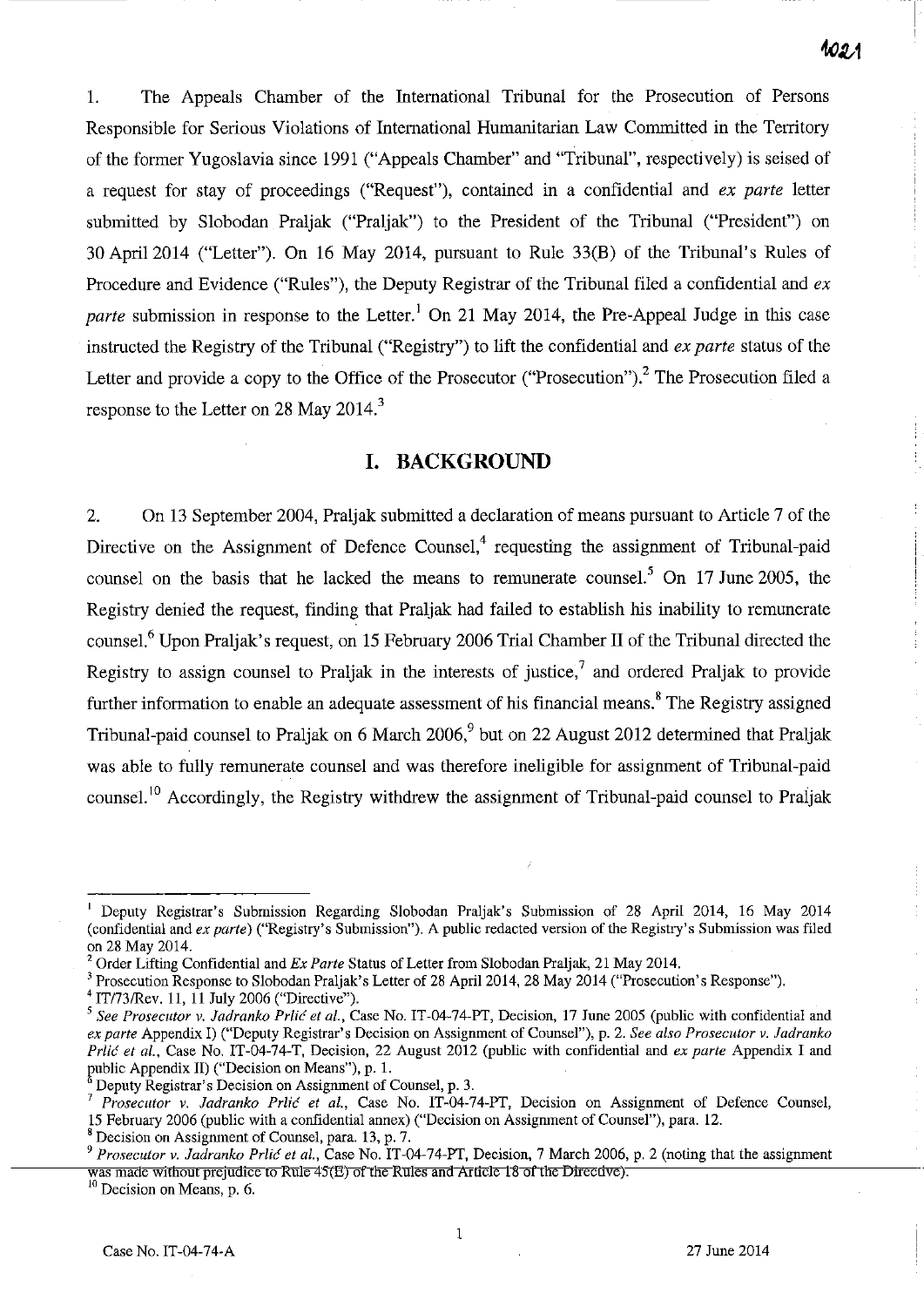effective on the date of the rendering of the trial judgement in this case and further decided that Praljak would have to reimburse the Tribunal for the cost of his defence.<sup>11</sup>

3. Following the delivery of the Trial Judgement on 29 May  $2013$ ,<sup>12</sup> the President issued a decision on 25 July 2013 confirming the Decision on Means as far as Praljak's ability to remunerate counsel was concerned.<sup>13</sup> Consequently, the payment of legal aid to Praljak was discontinued.<sup>14</sup> On 3 October 2013, upou Praljak's request and in accordance with the Decision of 25 July 2013, the Registry appointed Ms. Nika Pinter and Ms. Natacha Fauveau-Ivanovic as privately retained counsel ("Counsel"), pursuant to Rule 44(A) of the Rules, to represent Praljak before the Tribunal.<sup>15</sup> On 20 January 2014, in accordance with the Decision of 25 July 2013,<sup>16</sup> the Registry requested the Appeals Chamber to issue an order of contribution by Praljak to the costs incurred by the Registry for his defence.<sup>17</sup> On 13 May 2014, the Appeals Chamber granted the Registry's application and ordered Praljak to reimburse the Tribunal the amount of  $\epsilon$ 2,807,611.10.<sup>18</sup>

4. On 21 June 2013, the Pre-Appeal Judge ordered that the notices of appeal of Jadranko Prlić, Bruno Stojić, Valentin Ćorić, and Milivoj Petković (together with Berislav Pušić ("Pušić"), the "Co-Appellants") be filed within 60 days of the issuance of the English translation of the Trial Judgement and, without prejudice, that any notices of appeal by the remaining parties be filed within 90 days of the issuance of the Trial Judgement.<sup>19</sup> On 28 June 2013, Praljak and Pušić filed their notices of appeal.<sup>20</sup> The Prosecution filed its notice of appeal on 27 August 2013.<sup>21</sup> On 22 August 2013, the Pre-Appeal Judge ordered Praljak, Pusic, and the Prosecution to file their respective appeal briefs no later than 135 days from the issuance of the official English translation of the Trial Judgement. 22

<sup>14</sup> Decision, 3 October 2013 ("Registry Decision of 3 October 2013"), p. 3.

<sup>15</sup> Registry Decision of 3 October 2013, p. 4.

16 Decision of 25 July 2013. paras 82-83.

 $^{19}$  Decision on Motions for an Extension of Time to File Notices of Appeal and Other Relief, 21 June 2013, pp. 4-5.

**II Decision on Means, pp. 6-7.** 

<sup>&</sup>lt;sup>12</sup> Prosecutor v. Jadranko Prlić et al., Case No. IT-04-74-T, Jugement, 29 May 2013. References hereinafter to the Trial Judgement will be to the English translation of the Trial Judgement, filed on 6 June 2014 ("Trial Judgement").

<sup>&</sup>lt;sup>13</sup> Decision on Slobodan Praljak's Motion for Review of the Registrar's Decision on Means, 25 July 2013 (confidential and *ex parte)* ("Decision of 25 July 2013"), paras 81-83. A public redacted version was filed on 28 August 2013. The Decision on Means was reversed in so far as it ordered Praljak to reimburse the Tribunal for the cost of his defence. *See*  Decision of 25 July 2013, paras 82-83. On 7 October 2013, the President denied Praljak's request for review of the Decision of 25 July 2013. *See* Decision on Slobodan Praljak's Request for Further Review, 7 October 2013, p. 2.

<sup>17</sup> Registrar's Application for the Recovery of Legal Aid Funds, 20 January 2014 (public with a confidential and *ex parte* annex), paras I, 14.

<sup>&</sup>lt;sup>'\*</sup> Order on the Registrar's Application Pursuant to Rule 45(E) of the Rules, 13 May 2014 ("Order for Recovery of Legal Aid"), para. 24.

<sup>&</sup>lt;sup>20</sup> Slobodan Praljak's Notice of Appeal, 28 June 2013; Notice of Appeal on Behalf of Berislav Pušić, 28 June 2013. <sup>21</sup> Prosecution's Notice of Appeal, 27 August 2013.

 $^{22}$  Decision on Motions for Extension of Time to File Appeal-Briefs and for Authorization to Exceed-Word Limit, 22 August 2013, para. 18.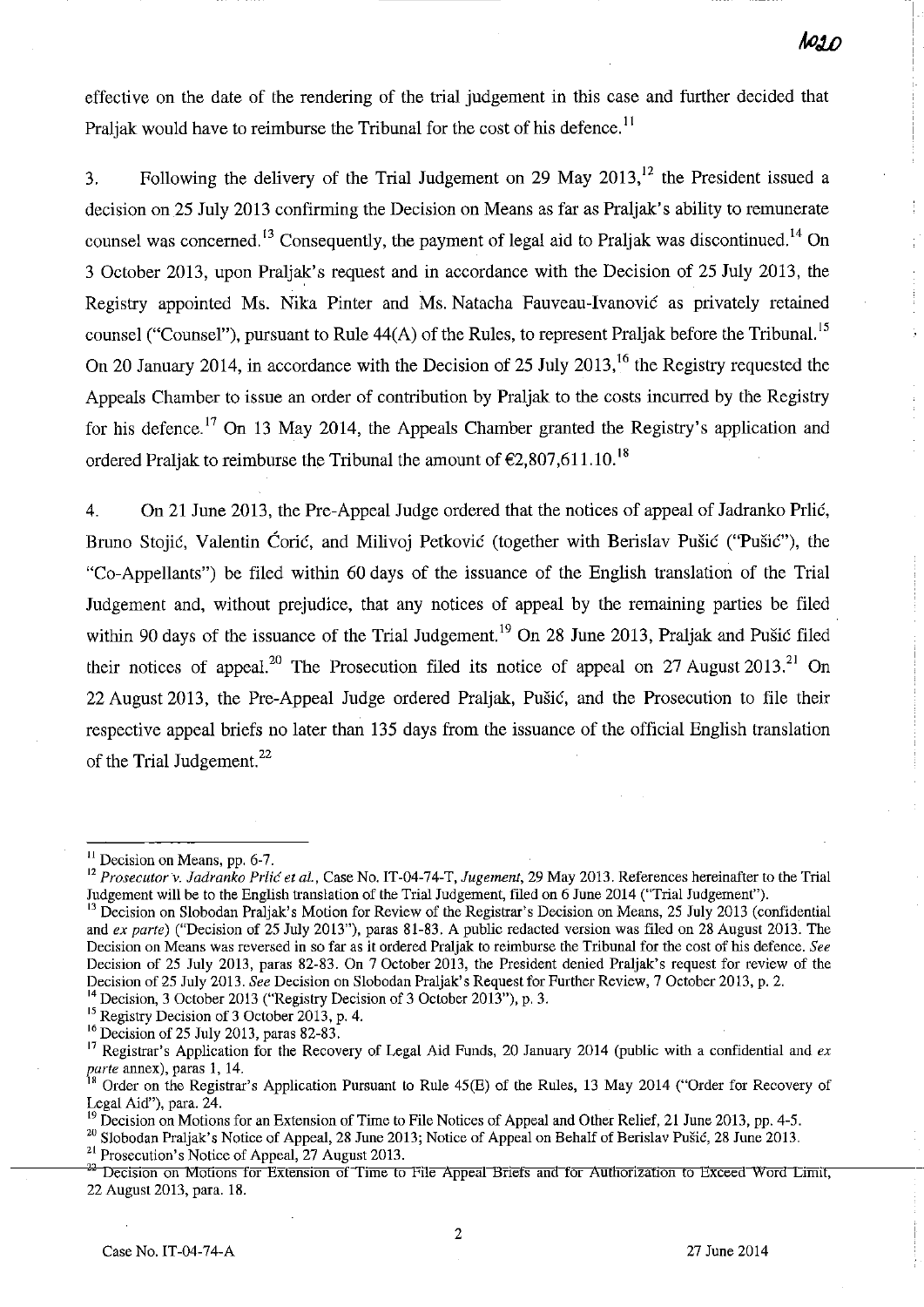# 1010

I I

5. On 3 and 4 October 2013, Praljak requested, respectively: (i) a stay of proceedings until he receives the translation of "essential" documents of this case, including the Trial Judgement, in a language he understands, *i.e.* in the Bosnian-Croatian-Serbian language ("B/C/S");<sup>23</sup> and (ii) that counsel be assigned to him in the interests of justice pursuant to Article 21(4)(d) of the Statute of the Tribunal ("Statute") and Rule *45ter* of the Rules. 24 On 4 April 2014, the Appeals Chamber dismissed both the Motion for Stay and the Motion for Assignment of Counsel on the ground, *inter alia,* that Praljak was not self-represented.<sup>25</sup>

6. In his Letter, Praljak informs the President of his decision to withdraw the power-ofattorney from Counsel and henceforth represent himself, and renews his request for a stay of proceedings until he receives all documents listed in the Letter and in a language he understands, *i.e., B/C/S?6* Praljak also requests that his case manager, who has allegedly expressed a willingness to continue in her current capacity without reimbursement, retain her status.<sup>27</sup>

### **II. APPLICABLE LAW**

7. Pursuant to Article 20(1) of the Statute, an accused is entitled to a fair and expeditious trial. In accordance with Article 21(4) of the Statute, an accused is also entitled to certain "minimum guarantees", including: (i) to be informed promptly and in detail in a language which he understands of the nature and cause of the charge against him; (ii) to have adequate time and facilities for the preparation of his defence and to communicate with counsel of his own choosing; (iii) to defend himself in person or through legal assistance of his own choosing; and (iv) to have legal assistance assigned to him, in any case where the interests of justice so require, and without payment by him in any such case if he does not have sufficient means to pay for it.<sup>28</sup>

8. Rule *45ter* of the Rules provides that "[tJhe Trial Chamber may, if it decides that it is in the interests of justice, instruct the Registrar to assign a counsel to represent the interests of the accused." Pursuant to Rule 107 of the Rules, Rule *45ter* of the Rules applies *mutatis mutandis* to proceedings before the Appeals Chamber.

<sup>&</sup>lt;sup>23</sup> Slobodan Praljak's Urgent Motion for Stay of Procedure with Confidential Annexes, 3 October 2013 (public with confidential annexes) ("Motion for Stay"), paras 14,23,27,37. In his Motion for Stay, Praljak uses *Blc/S,* while in his Letter, he requests translations into Croatian. The Appeals Chamber shall hereinafter use the abbreviation *B/c/S.* 

 $^{24}$  Slobodan Praljak's Motion for Assignment of Counsel in the Interest of Justice, 4 October 2013 (public with public and confidential annexes) ("Motion for Assignment of Counsel"), paras 11,27.

<sup>&</sup>lt;sup>25</sup> Decision on Praljak's Motions for Stay of Procedure and Assignment of Counsel in the Interest of Justice, 4 April 2014 ("Decision on Praljak's Motions"), paras 19, 21-22.

 $2^{\text{26}}$  Letter, p. 1.<br> $2^{\text{27}}$  Letter, p. 2.

 $28$  Article 21(4)(a)-(b), (d) of the Statute.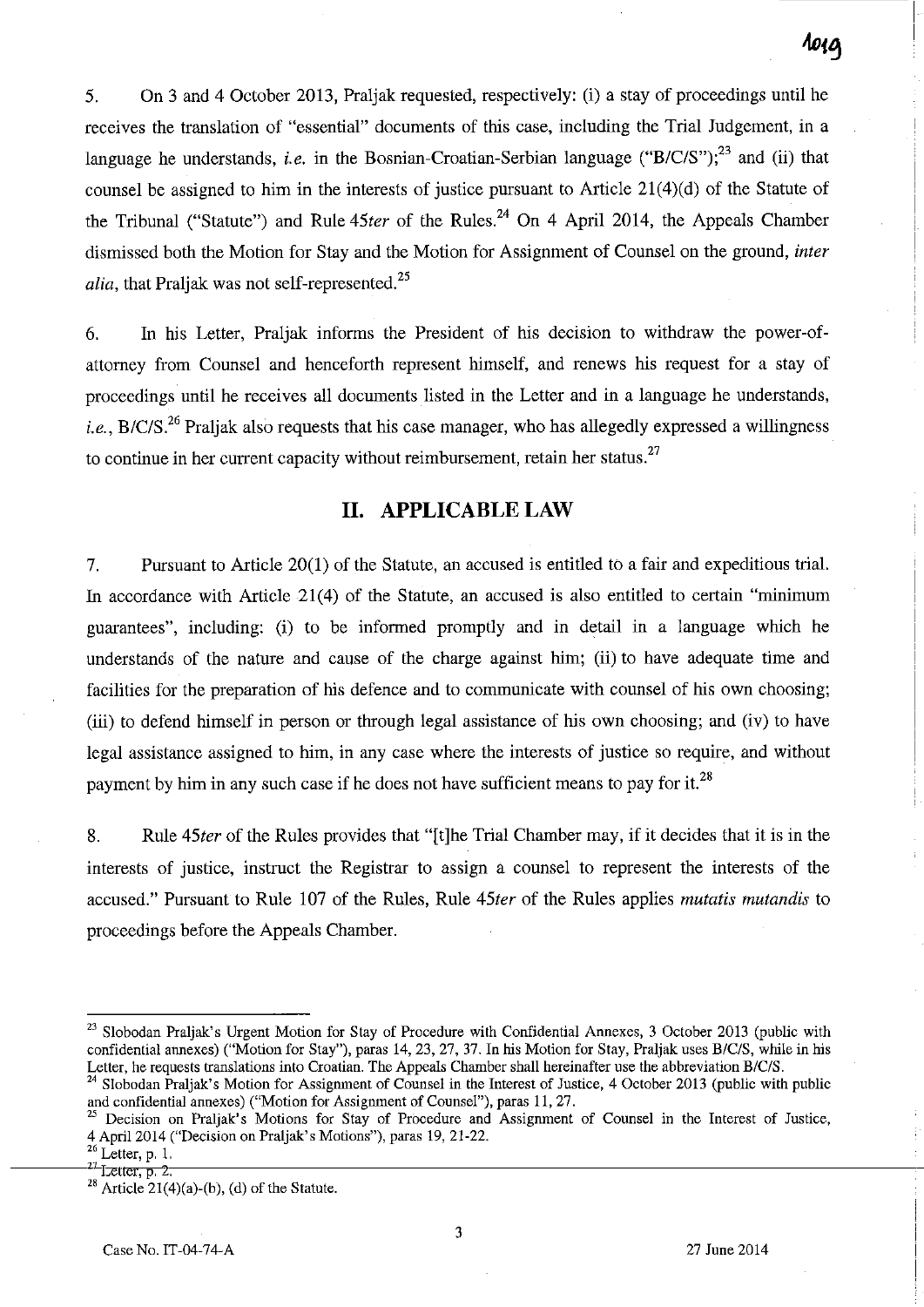### **III. DISCUSSION**

#### 1. Submissions

9. Praliak submits that he does not speak, read or write either English or French.<sup>29</sup> He requests a stay of proceedings until the receipt of the *BICIS* translations of: (i) the Prosecution's and his pretrial briefs; (ii) the trial transcripts; (iii) all final trial briefs; (iv) the Trial Judgement; (v) his Notice of Appeal, as well as that of the Prosecution and all Co-Appellants; and (vi) "all the relevant documents and correspondence" ("Requested Translations").<sup>30</sup>

10. The Registry contends that translation requests by self-represented accused are subject to a prior case-by-case determination by the Registry based on, *inter alia,* the Tribunal's limited facilities for translation and the rights of other accused.<sup>31</sup> The Registry also submits that it has no legal obligation to translate all court filings for self-represented accused and that the Requested Translations would require expenditure of significant additional resources and years to complete.<sup>32</sup> The Registry declares its readiness to make available to Praljak the translations, once complete,<sup>33</sup> of documents required for him to understand the nature and cause of the charges against him under Article 21(4) of the Statute, as provided for under the Registry Policy Governing Translation Services Provided by the Registry of 16 November 2006 ("Registry Translation Policy").<sup>34</sup> The Registry submits that it does not translate transcripts of court proceedings, but that it can provide Praljak with the complete audio recordings of the trial proceedings in *B/C/S?5* The Registry adds that, in view of his established financial ability to contribute to his defence, Praljak should bear the costs for any translations not covered by the Registry Translation Policy.<sup>36</sup> Finally, with respect to Praljak's request to retain his case manager on a *pro bono* basis, the Registry submits that it has had communications with Praljak on the matter and is processing his request.<sup>37</sup>

11. The Prosecution asserts that in accordance with Rule *45ter* of the Rules, it is in the interests of justice that Praljak be represented by counsel during the appeal proceedings.<sup>38</sup> The Prosecution

 $29$  Letter, p. 1.

 $30$  Letter, p. 1.

**<sup>31</sup>Registry's Submission, para. 6.** 

 $32$  Registry's Submission, paras 6, 9, 14, 16-18.

<sup>&</sup>lt;sup>33</sup> Registry's Submission, para. 15. The Registry assesses that these translations would take a minimum of two months, <sup>31</sup> Registry's Submission, para. 6.<br><sup>32</sup> Registry's Submission, paras 6, 9, 14, 16-18.<br><sup>32</sup> Registry's Submission, para. 15. The Registry assesses that these translations would take a minimum of two months,<br><sup>33</sup> Registry' on Figure 1. The Constant of the Constant of the annual of two months,<br><sup>34</sup> Registry's Submission, paras 10, 12, *referring to* Registry Translation Policy, p. 7. According to the Registry, this

would include: (i) the Trial Judgement; (ii) filed decisions and orders from the trial and appeal proceedings as well as forthcoming decisions and orders in the appeal proceedings; and (iii) the Prosecution's notice of appeal, appeal brief, and reply brief.

 $<sup>5</sup>$  Registry's Submission, paras 8, 11.</sup>

 $\frac{36}{5}$ Registry's Submission, paras 2, 9, 19, 21-23.<br> $\frac{37}{5}$ Registry's Submission, fn: 1.

**<sup>38</sup> Prosecution's Response, paras 2-3, 9-10.**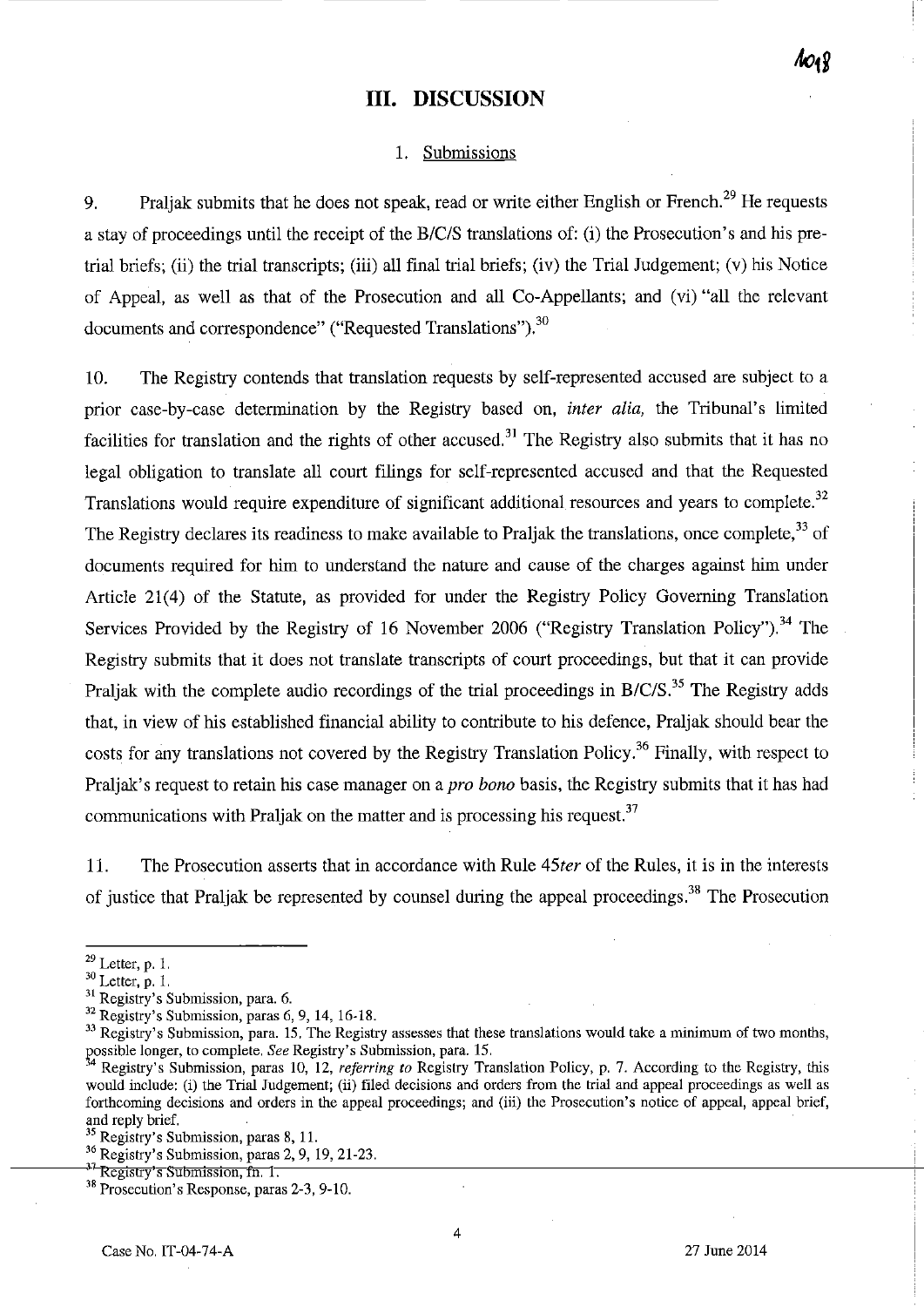## $A_0 \rightarrow$

emphasises the considerable delay that would be caused in the appeal proceedings should Praljak be allowed to represent himself, due to the need to provide him with translations of "key documents required on appeal.<sup>39</sup> The Prosecution argues, moreover, that the assignment of counsel is justified in light of the unprecedented magnitude and complexity of the case, Praljak's own preference to have legal representation during his appeal, as well as the right of Praljak and his Co-Appellants to fair and expeditious proceedings.<sup>40</sup> Acknowledging the dispute between Praljak and the Tribunal regarding Praljak's eligibility for defence funding, the Prosecution contends that Praljak should, nevertheless, be assigned counsel while, at the same time, the Registry takes steps to recover the defence costs directly from him.<sup>41</sup>

### 2. Analysis

12. While Article 21(4)(d) of the Statute sets out an accused's fundamental right to represent himself, during both the trial and the appeal phase,<sup>42</sup> the Appeals Chamber recalls that this right is not absolute.43 Rule *45ter* of the Rules allows for the possibility of assigning counsel to an accused, if it is in the interests of justice. The existence of reasons warranting assignment of counsel is to be determined on a case-by-case basis.<sup>44</sup>

13. Praljak requests a stay of the proceedings in this case until he receives the Requested Translations because he is a self-represented accused who does not understand either of the working languages of the Tribunal, *i.e.* English or French.<sup>45</sup> The Appeals Chamber has found that Article 21(4)(a) of the Statute creates an obligation to provide relevant material in a language which the accused can understand "sufficiently in order to allow for the effective exercise of his right to conduct his defence".<sup>46</sup> This is a question of fact and must be decided on a case-by-case basis.<sup>47</sup> In

**<sup>39</sup> Prosecution's Response, para. 7.** 

**<sup>40</sup> Prosecution's Response, paras 3-6,8-9.** 

**<sup>41</sup>Prosecution's Response, para. 2.** 

<sup>&</sup>lt;sup>42</sup> Prosecutor v. Momčilo Krajišnik, Case No. IT-00-39-A, Decision on Momčilo Krajišnik's Request to Self-Represent, **on Counsel's Motion in Relation to Appointment of** *Amicus Curiae,* **and on the Prosecution Motion of**  16 February 2007, 11 May 2007 *("Krajišnik Decision")*, paras 11-12.

<sup>43</sup>*Krajisnik* Decision, paras 9, 13; *Prosecutor v. Slohodan Milosevic,* Case No. IT-02-54-AR73.7, Decision on Interlocutory Appeal of the Trial Chamber's Decision on the Assignment of Defense Counsel, 1 November 2004, paras 12-13.

<sup>&</sup>lt;sup>4</sup> See Prosecutor v. Radovan Karadžić, Case No. IT-95-5/18-AR73.6, Decision on Radovan Karadžić's Appeal from Decision on Motion to Vacate Appointment of Richard Harvey, 12 February 2010, para. 35. *See also Prosecutor v. Vojislav SeSe/j,* Case No. IT-03-67-AR73.3, Decision on Appeal Against the Trial Chamber's Decision on Assignment of Counsel, 20 October 2006, para. 20.

*<sup>45</sup> See* Letter, p. 1.

*<sup>46</sup> Prosecutor v. Zdravko Tolimir,* Case No. *IT-05-88/2-AR73.1,* Decision on Interlocutory Appeal Against Oral Decision of the Pre-Trial Judge of 11 December 2007, 28 March 2008 *("Tolimir* Decision"), para. 15. *See also Prosecutor v. Radovan Karadiic,* Case No. IT-95-5118-AR73.3, Decision on Interlocutory Appeal of the Trial Chamber's Decision on Prosecution Motion Seeking Determination that the Accused Understands English, 4 June 2009 *----'('':KaraavcDeclsion'),* para. 12.

<sup>&</sup>lt;sup>47</sup> Tolimir Decision, para. 15; *Karadžić* Decision, para. 12.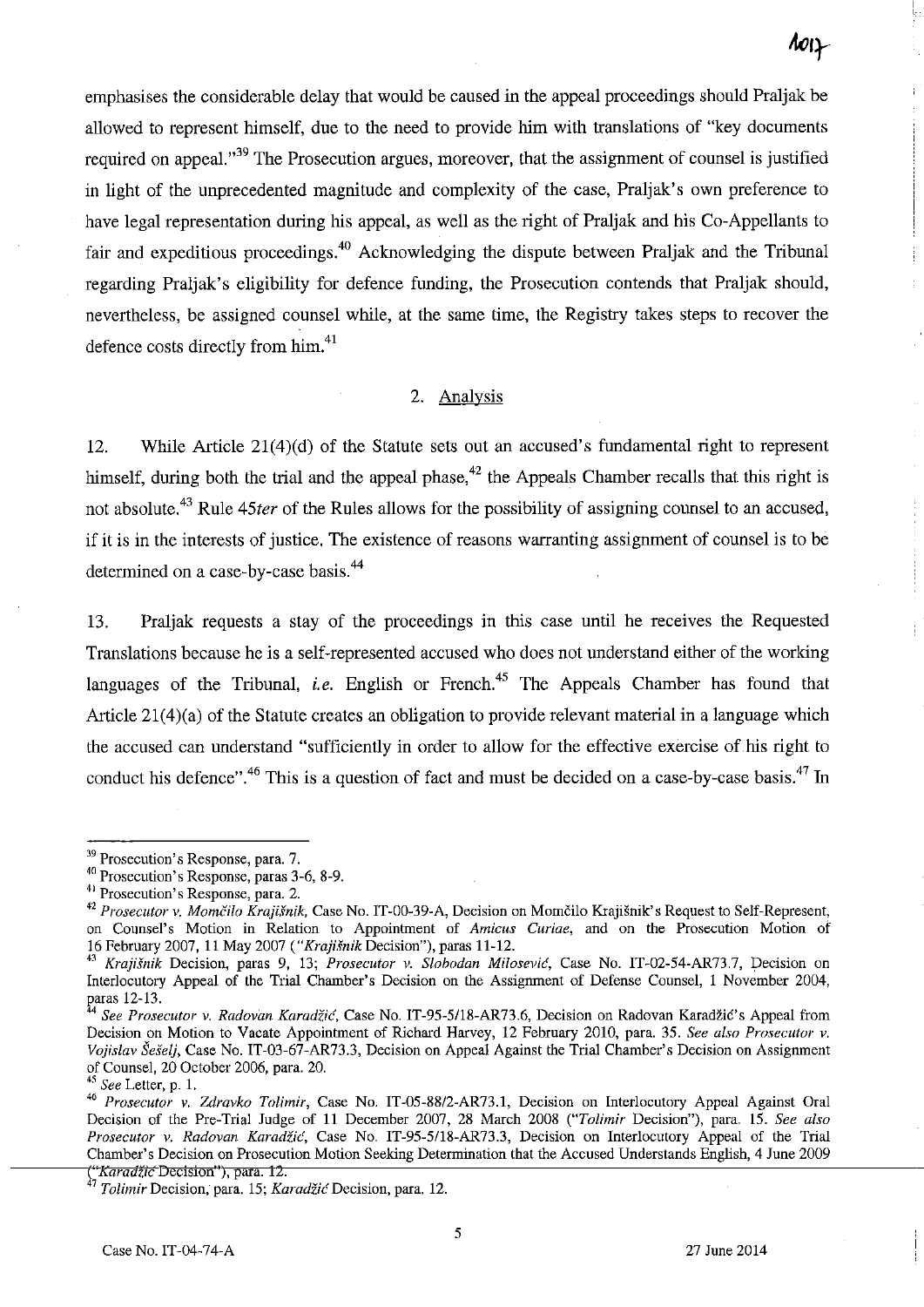this regard, the Appeals Chamber notes: (i) Praljak's own submissions;  $48$  (ii) Presiding Judge Antonetti's acknowledgement, during a status conference at the beginning of the trial, that Praljak does not understand either English or French;<sup>49</sup> and (iii) concessions to this effect by the Prosecution.<sup>50</sup> On this basis, the Appeals Chamber is satisfied that Praljak is unable to understand either English or French sufficiently to effectively represent himself during the appeal proceedings.

14. Given Praljak's inability to understand either English or French, the Appeals Chamber considers that Praljak would need to receive not only the BICIS translations that the Registry has agreed to provide to him pursuant to the Registry Translation Policy (and which would take at least two months to complete),<sup>51</sup> but also, for example, translations of at least all future filings in this appeal.<sup>52</sup> As the Registry submits, such translations would require a number of years and considerable resources to complete, causing extensive delays in the case as a whole, at a significant cost to the Tribunal. 53

15. Moreover, the current case, involving six accused, raises complex legal and factual issues relating to crimes committed in a total of eight municipalities and a network of detention facilities across the territory of the Republic of Bosnia and Herzegovina, over a period of more than two years. Praljak has been convicted of grave crimes, including numerous counts of grave breaches of the Geneva Convention of 1949 and crimes against humanity, and has been sentenced to 20 years of imprisonment.<sup>54</sup> Praljak previously submitted that he has no legal education and lacks the advocacy skills and familiarity with procedural and substantive rules that would allow him to adequately address the complex issues at stake in this appeal.<sup>55</sup> Unlike other self-represented accused before this Tribunal, Praljak does not currently have any form of legal assistance available to him.<sup>56</sup> He cannot, therefore, be expected to manage his appeal in an adequate and timely manner and deal with the volume and complexity of tasks that the conduct of his own defence would entail. The Appeals

<sup>&#</sup>x27;" *See* Letter, p. 1.

<sup>49</sup>*Prosecutor v. Prlic et al.,* Case No. IT-04-74-PT, 30 January 2006, T. 341.

*<sup>50</sup> See* Prosecution Consolidated Response to Slobodan Praljak's Urgent Motion for Stay of Procedure and to his Motion for Assignment of Counsel in the Interest of Justice, 11 October 2013 (confidential), para. 2. *See also* Prosecution's Response, para. 7.

<sup>51</sup>*See supra,* para. 10 and fn. 34.

*<sup>52</sup> q Prosecutor v. Kvocka et al.,* Case No. IT-98-30/l-A, Decision on Zoran ZigiC's Motion for Translation of Documents Pertaining to his Appeal, 3 October 2002, p. 3 (ordering, *inter alia,* that appellant Zigic, for as long as he remains self-represented, receive *B/c/S* translations of "all documents filed by the prosecution or co-accused relating to the appeal of this appellant, as well as all orders, decisions and letters filed by the Appeals Chamber which concern the appellant") .

*<sup>5</sup> See* Registry's Submission, paras 14, 16-18.

 $54$  Trial Judgement, Vol. 4, pp. 197-200 and 430.

*<sup>55</sup> See* Motion for Assignment of Counsel, paras 17-19.

**<sup>56</sup> Krajisnik was assigned an** *amicus curiae* **during the appeal proceedings and was assisted by three legal**  Krajismik was assigned an *amicus curide* during the appeal proceedings and was assisted by time legal<br>associates, while Tolimir, whose case is currently pending on appeal, continues to receive the support of his legal<br>adv Decision on Tolimir's Request for Extension of Time for Filing an Appellant's Brief, 17 June 2013, p. 1.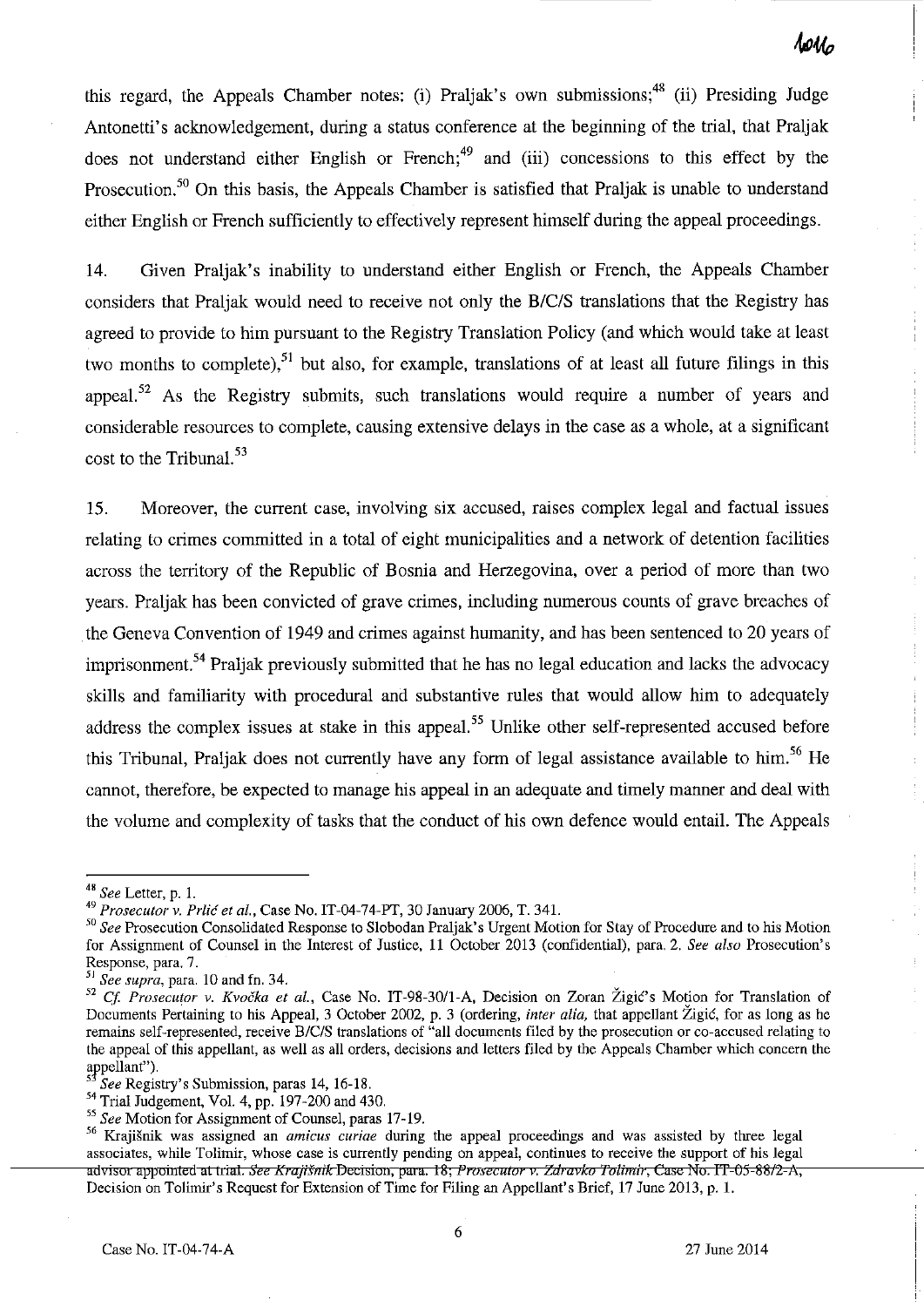Chamber must take into account this factor, which can very likely cause additional significant delays in the appellate proceedings, in assessing Praljak's present request.

16. The Appeals Chamber considers that the delays that would inevitably result from allowing Praljak to represent himself will negatively affect the right of Praljak, as well as that of his Co-Appellants (all of whom are represented by counsel) to fair and expeditious proceedings. As a trial chamber of the Special Court for Sierra Leone has held, ensuring adequate legal representation of each defendant is of particular importance in the context of a multi-accused case.<sup>57</sup> The Appeals Chamber notes that this consideration is relevant to the case at hand.<sup>58</sup> Praljak himself has stated on several occasions that his interests would be better served through assistance of counsel, in particular during appeal proceedings.<sup>59</sup> The Appeals Chamber is therefore satisfied, given the specific circumstances of this case, that Praljak should not be allowed to represent himself in these proceedings and considers *proprio motu* that the assignment of counsel to Praljak would be in the interests of justice pursuant to Rule *45ter* of the Rules. Accordingly, the Appeals Chamber finds that there is no reason to stay proceedings as requested by Praljak.

17. The Appeals Chamber emphasises that Rule *45ter* of the Rules does not modify the requirements of Article 21(4)(d) of the Statute or Rule 45 of the Rules that only an accused with insufficient means to remunerate counsel is entitled to Tribunal-paid counsel.<sup>60</sup> Since it has been determined that Praljak has sufficient funds to remunerate counsel,<sup>61</sup> Praljak is still required to reimburse the Tribunal for the costs already incurred for his defence and the costs to be sustained in connection with this appeal. The Appeals Chamber appreciates the Registry's concerns about the recovery of further funds to be expended by the Tribunal for the assignment of counsel to Praljak.<sup>62</sup> While it fully shares this concern, the Appeals Chamber cannot halt the appeal proceedings until past costs are recovered. Doing so would be to the detriment of Praljak's Co-Appellants and run contrary to the interests of justice.

<sup>57</sup>*See Prosecutor* v. *Sam Binga Norman et al.,* Case No. SCSL-04-14-T, Decision on the Application of Samuel Ringa Norman for Self Representation Under Article 17(4)(d) of the Statute of the Special Court,  $\hat{\delta}$  June 2004, paras 13-14, 26 **(evaluating a request for self-representation in a multi-accused case and taking into account the "complexities of the**  judicial process and the gravity of the alleged crimes", as well as the "disruption to the Court's timetable and calendar").<br> $58 C^2$ 

<sup>58</sup>*Cf Prosecutor* v. *Rasim Delic,* Case No. IT-04-83-A, Decision on the Outcome of the Proceedings, 29 June 2010, para. $7 \overline{)}$ 

See Motion for Assignment of Counsel, paras 16-19.

<sup>&</sup>lt;sup>60</sup> Decision on Praljak's Motions, para. 20.

<sup>&</sup>lt;sup>61</sup> Order for Recovery of Legal Aid, paras 20-21, 24.

<sup>&</sup>lt;sup>62</sup> See Registrar's Submission Pursuant to Rule 33(B) Regarding Slobodan Praljak's Motion for Assignment of Counsel in the Interest of Justice, 22 October 2013, paras 40-41, 43.